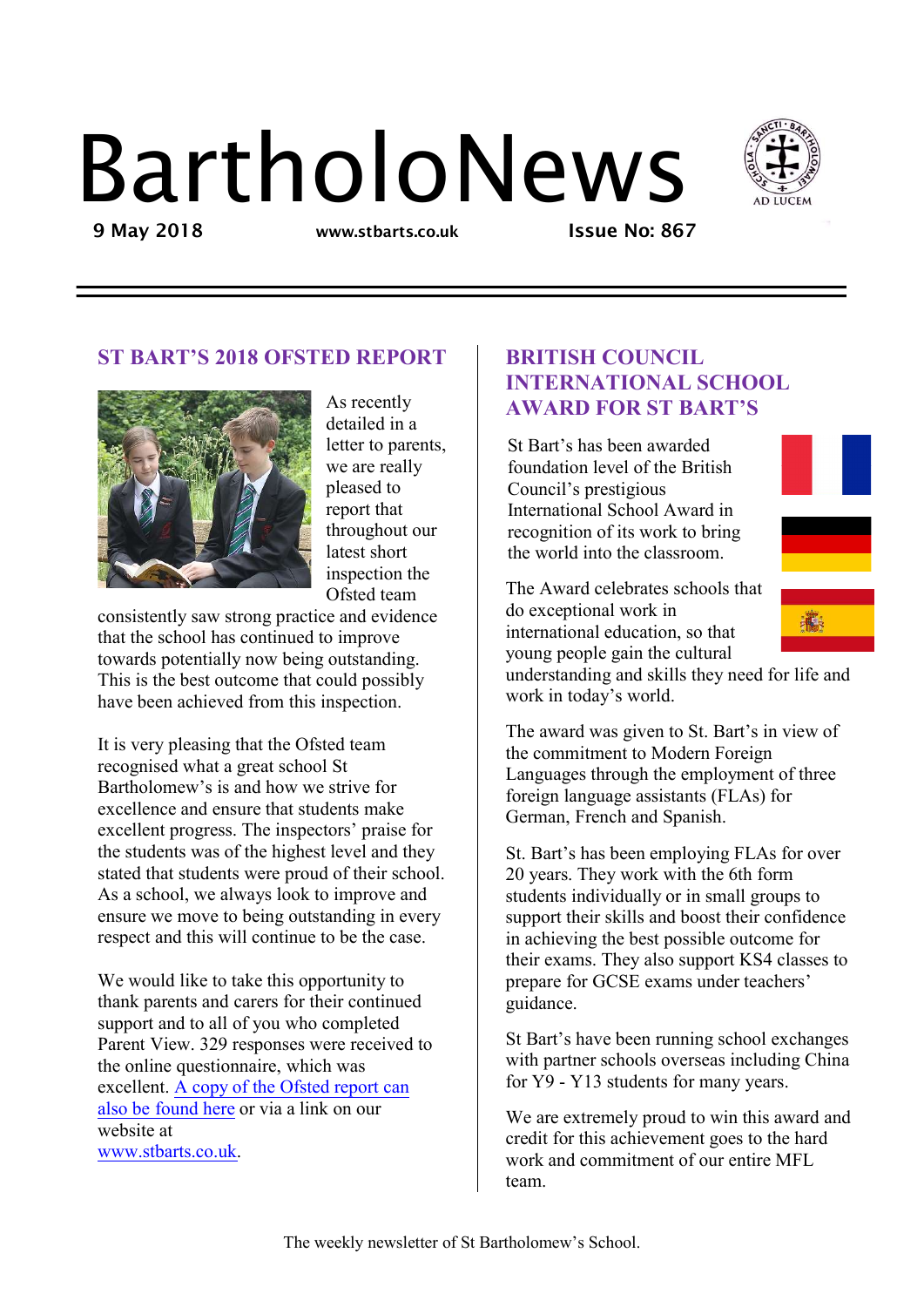## ST BARTHOLOMEW'S SCHOOL CHARITABLE FOUNDATION

### VACANCY FOR COMMUNITY **TRUSTEE**

St Bartholomew's School Charitable Foundation, has a vacancy for a Community Trustee.



The Foundation owns the majority of the land and buildings of the school, is custodian of many prize funds,

other funds relating to the upkeep of the school and has responsibility for a permanent endowment of funds and assets, including property. The principal object of the Foundation is to provide educational benefits to the students of St Bartholomew's School.

There are 12 Foundation Trustees who meet once a term. Half of the Trustees are nominated by West Berkshire Council, Newbury Town Council and Newbury Almshouse Trust. There are six Community Trustees who are usually drawn from the local community and are valued because they are able to enhance the Foundation with their skills and knowledge. The term of office for Community Trustees is four years.

Appointments are usually made based on the skills needed for the Foundation to continue to function effectively. On this occasion, we are looking for someone with local knowledge and past or present connection with the school. Some experience of property/land management and some understanding of committee work would be helpful.

It is hoped to be able to appoint a new Community Trustee in June. The closing date for applications is noon on 23 May, 2018.

If you have the skills noted above and would like to apply, or have any questions about the role, please contact Helen Sutherland, Clerk to the Foundation at foundation@stbarts.co.uk.

# DIARY DATES

| Y7-Y13 English<br>Schools Athletics,<br>Boys,           | Weds 9<br>May   | All day                                             |
|---------------------------------------------------------|-----------------|-----------------------------------------------------|
| Y12 Scholars trip                                       | Weds 9<br>May   | Keble<br>College,<br>$Ox$ ford                      |
| Y9 English trip,<br>Romeo and Juliet                    | Thurs 10<br>May | Stratford<br>$10.45$ am $-$<br>6pm                  |
| Ten Tors Event<br>2018                                  | Thurs 10<br>May | depart 11am<br>(ret. Sun 13)<br>May approx.<br>8pm) |
| Y13 English<br>Literature trip                          | Thurs 10<br>May | Oxford<br>Playhouse<br>5.30pm                       |
| <b>Graduation Day</b><br>for Y11                        | Fri 11 May      |                                                     |
| U15/U17 District<br><b>Track and Field</b><br>Athletics | Fri 11 May      | Palmer Park<br>all day                              |
| GCSE/AS&A<br><b>LEVEL EXAMS</b><br>START                | Mon 14<br>May   |                                                     |

# **Photography Competition**



Each half term there will be a photography competition to enter and the theme this half term is...

# **OLD**

Deadline: Wed 23-5-18

Email entries to pturner@stbarts.co.uk with your name, your tutor group and a brief description